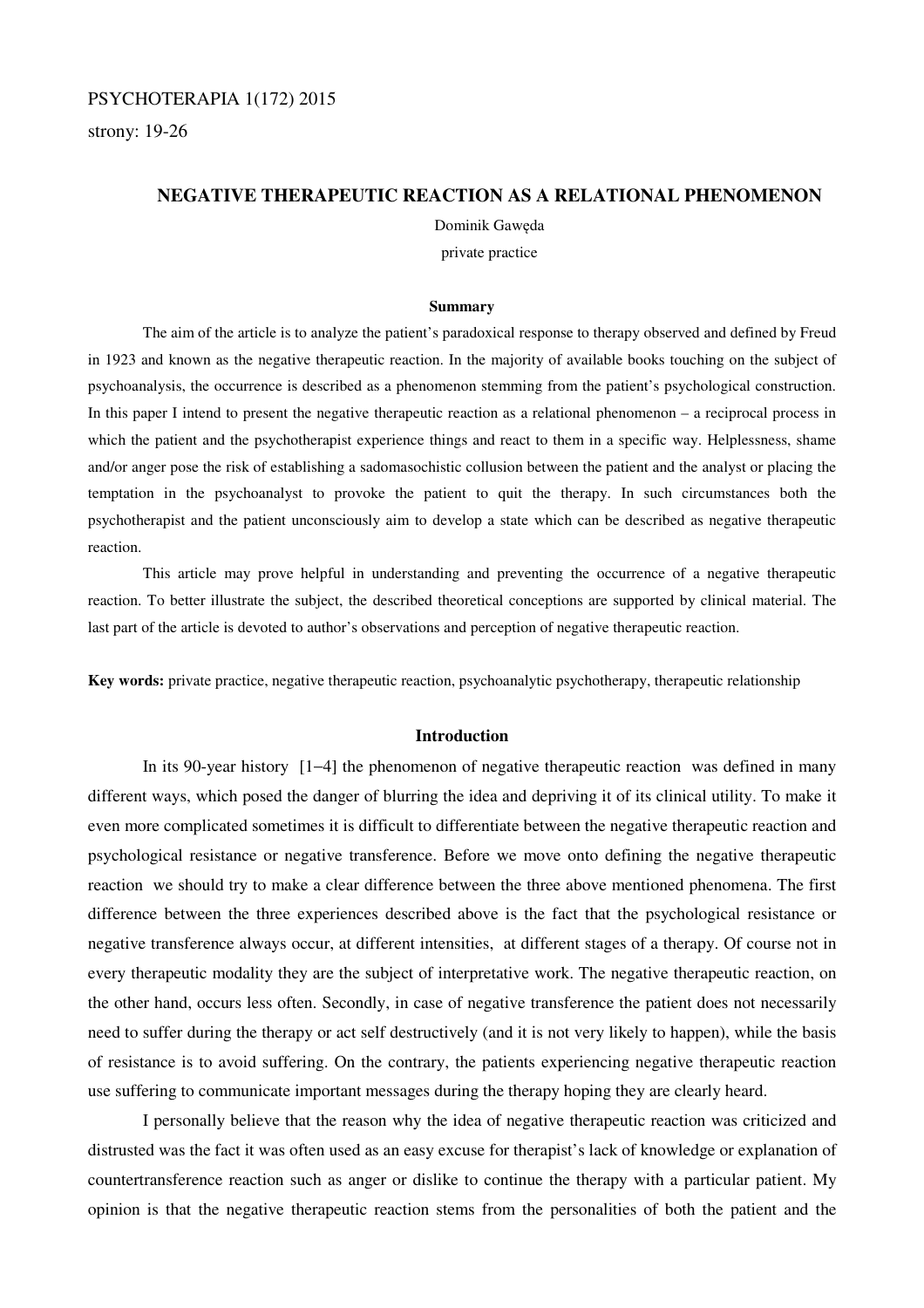therapist. Whether it is going to fully evolve in the therapy or not, depends on the type of responses the therapist, whose interventions will be implicated by his personality, gives to communicating the given aspects of patient's personality.

## **Negative therapeutic reaction – problem outline**

The idea of negative therapeutic reaction was first introduced in 1923 in Freud's *"The Ego" and "the Id"*. Freud [1, p. 254] writes as follows: "There are certain people who behave in a quite peculiar fashion during the work of analysis. When one speaks hopefully to them or expresses satisfaction with the progress of the treatment, they show signs of discontent and their condition invariably becomes worse. One begins by regarding this as defiance and as an attempt to prove their superiority to the physician, but later one comes to take a deeper and juster view. One becomes convinced, not only that such people cannot endure any praise or appreciation, but that they react inversely to the progress of the treatment. Every partial solution that ought to result, and in other people does result, in an improvement or a temporary suspension of symptoms produces in them for the time being an exacerbation of their illness; they get worse during the treatment instead of getting better. They exhibit what is known as a *negative therapeutic reaction*."

Let's try to analyze Freud's definition. He mentions the fact that patient's condition deteriorates during the therapy. Surprisingly, even though he treats the patients with the same symptoms in the same way the reactions are significantly different. Instead of improvement and progress in the therapy (related to symptoms withdrawal) we observe deterioration (symptoms exacerbation). At the first sight we could think we came across the negative transference (in Freud's evolving theory understood and referred to as "defiance") or "gains from the illness" (secondary gains). However, Freud himself answers the question by stating: "such people cannot endure any praise or appreciation, but that they react inversely to the progress of the treatment." The question is why? What determines this phenomenon?

Freud [1, 5] also answers this question. He compares the fear of improvement with the fear of danger. He takes the argument a step further by saying that owing to illness the patient's sense of guilt is satisfied – through suffering, which is a sort of punishment, such person redeems from sense of guilt. Freud presents an example of the above mentioned mechanism  $[1, 6]$  – he describes the unconscious sense of guilt, the intensification of which can push a man to commit a crime. [1, p. 256]: "In many criminals, especially youthful ones, it is possible to detect a very powerful sense of guilt which existed before the crime, and therefore it was not its result but its motive. It is as if it was a relief to be able to fasten this unconscious sense of guilt on to something real and immediate."

I would like to focus here on that mysterious mechanism. Mrs. X helped me to fully understand it. For more than a year we were trying to win the deadlock in her therapy. Mrs. X had a vague feeling that her life could not be happy. She first expressed it at our initial session preceding the therapy when she suddenly stated: "My parents planted a weed and now they seem to be surprised that it did not turn into a beautiful flower." I believe that it is related to the state of mind in which the patient has a sense of guilt and thinks that he/she should be punished (conscious part) but it is not clear where the sense of guilt is coming from (unconscious part). Mrs. X often claimed she had a feeling she did something wrong. After some time when during the supervision I was listening to the recorded session I got surprised at the tone of my voice.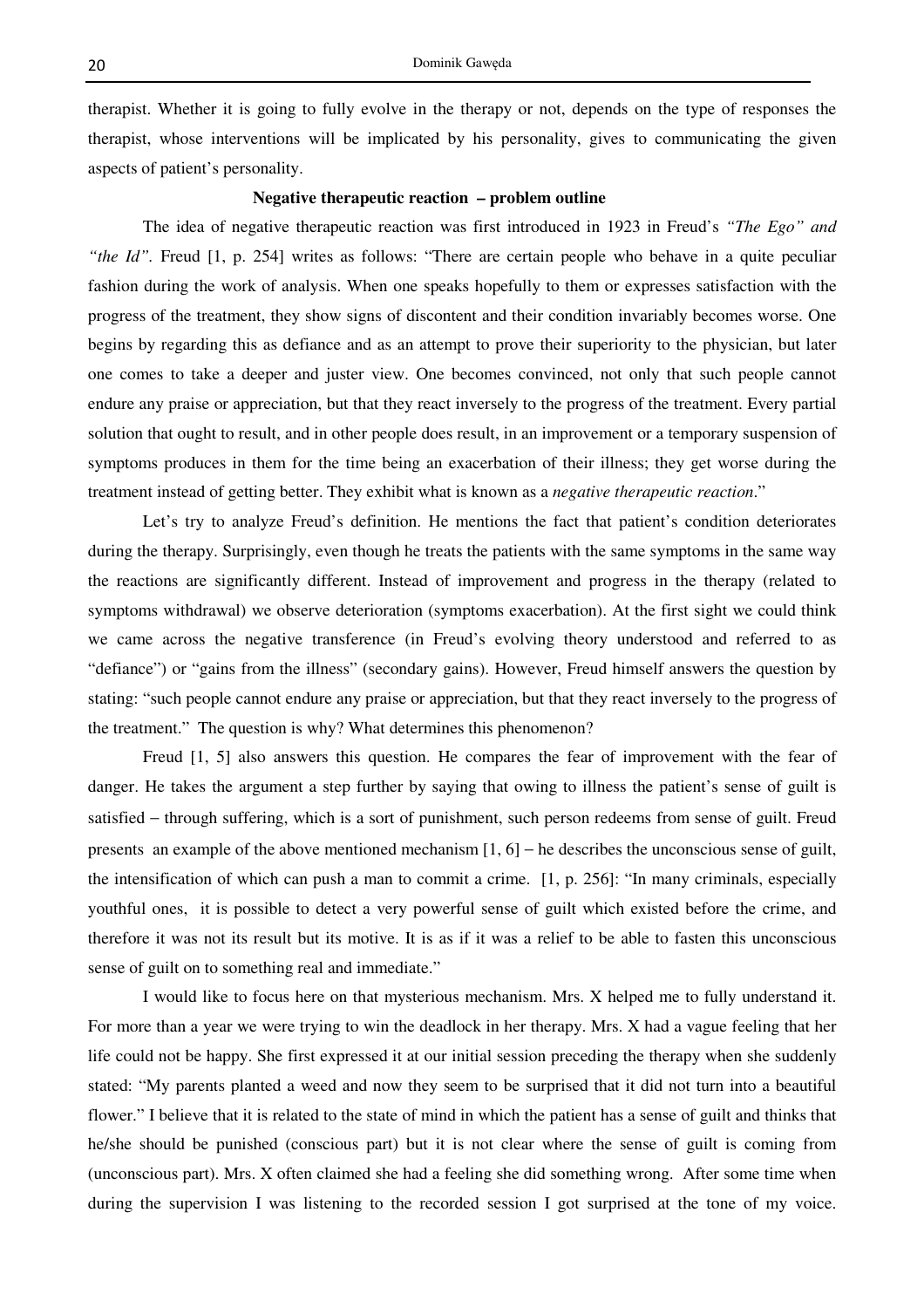Although the comments I made seemed to be supporting and understanding, there was a sort of irritation and rancor in my voice. When I started to analyze this tone I managed to associate it with one of the statements the patient did during our initial consultation. I wanted her to flourish, to praise this beautiful flower, but she felt she was not meeting my expectations. She was not the person I wanted her to be and thus she felt guilty. It prompted her to think about the relationship she had with her mother. After one year of regular meetings she went to visit her aunt to ask her whether she had any idea what she had done wrong in the past (she had no courage to ask her mother). After the moment of silence the aunt stated that the patient's mother always wanted to become a nun. She only changed her mind and decided to get married after she had been raped. This "double original sin" – as Mrs. X tended to call it, though not named for years – was present in the relationship not only with her mother but also with her father, who found it difficult to get truly involved in her upbringing. The unconscious part was related to naming the reasons, however, the peculiar emotional climate was too consciously present in her life. From the very beginning she knew she did something wrong. Her symptoms – the belief that her body was being devastated by cancer – were a sort of atonement for the above mentioned "double original sin". The therapy could not end in success as long as the patient rejected to touch upon this sphere of her emotional life as well as therapist's emotional life – the approval of who she was – the flower which grew from a weed.

The relational character of negative therapeutic reaction stems from the fact that the therapist responds to the above mentioned "defiance" or "gains from the illness." What actions do the therapists take driven by their emotions considering they are interpreted in the proper way? The language used by Freud leaves the space for fantasies about their feelings and emotions. However, it will be easier for me to invoke my own emotions and experiences gained during my work with Mrs. X. Disappointment and irritation that the therapy was not bringing positive result, was clearly reflected in the tone of my voice − full of non-verbal resentment. When Mrs. X heard the irritation in my voice, which she was particularly sensitive about, she felt guilty. In consequence it led to deterioration of her symptoms which were a sort of punishment in her emotional life for wrong doing on me. Only after I associated the two things, did we manage to change our relationship and the patient herself started to change.

Later numerous authors such as Stuart S. Asch [2] or Joan Riviere [3] were touching on the subject of negative therapeutic reaction. In his article *Varieties of negative therapeutic reaction and problems of technique* Asch made a thorough study of analytical literature in order to find the reasons of negative therapeutic reaction. Apart from the above mentioned concept of "unconscious guilt" developed by Freud, he mentions the phenomenon of masochistic ego. It is a malformation of ego ideal resulting from specific egoideal pathology. Malformed ego ideal causes the development of masochistic aim in a person. Those people indicate persistent tendency to search for love from subjects which are rather sadistic than loving. It is a direct consequence of long-term internalization of such an object.

Mr. Y. came to my office with a feeling that "he went wrong somewhere in his life." He had everything required to achieve a professional success − such as intelligence and education − yet, year by year, as he claimed, he was "falling behind his mates." Although he was very talented and engaged in his work, the company he was running could hardly generate the profit that would allow him to make ends meet.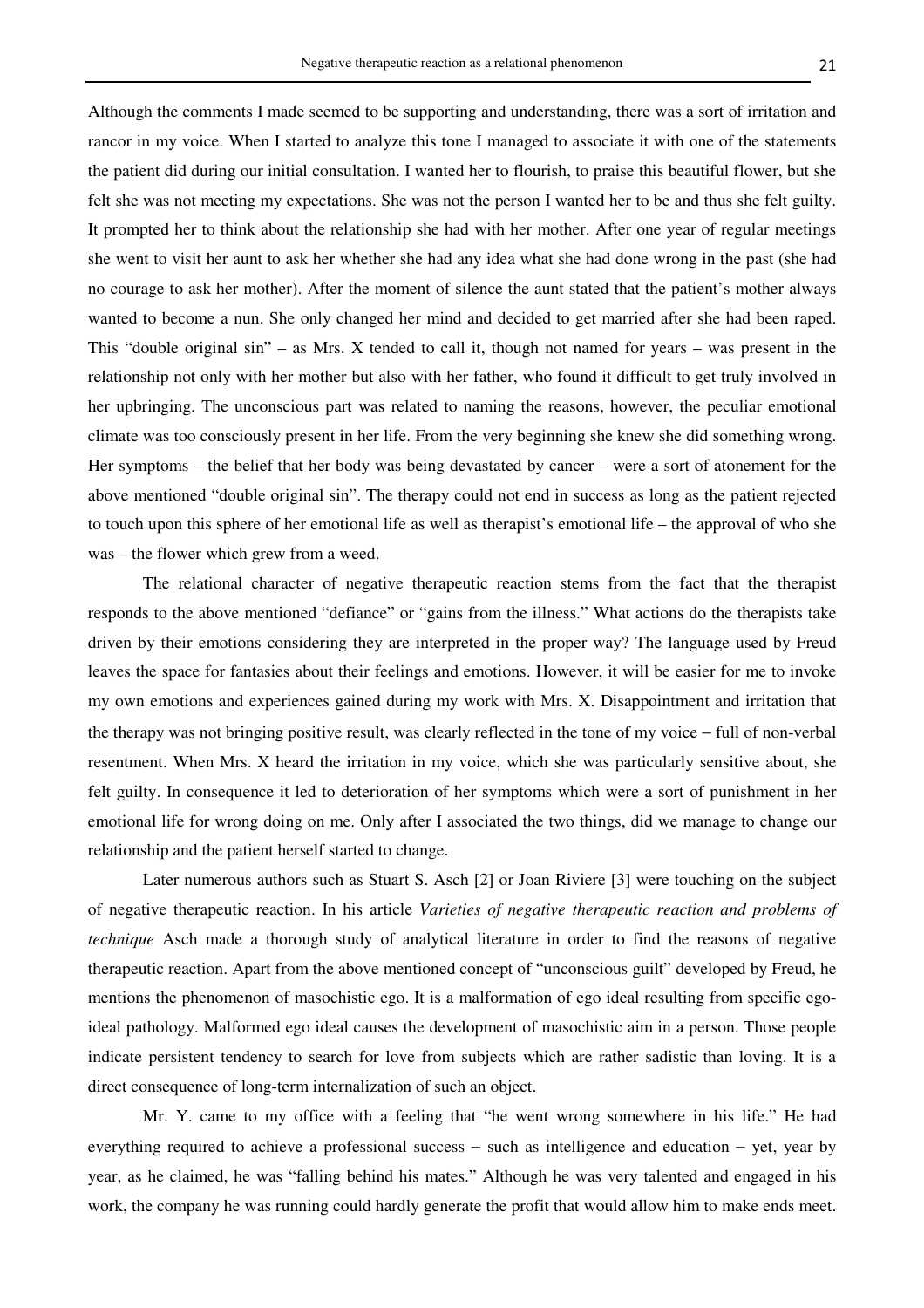As it transpired after brief interview his father, who was a football coach, was obsessed with turning everything into competition and winning with his son (Mr. Y). When with time Mr. Y. started to win during the games, which were the main form of their contact, his father was punishing him by expressing his anger and limiting their contact. In transference, despite his full engagement in the therapy, he was trying to convince me that things were getting worse. He fantasized about my business and alleged successes, about my wife who seemed to be better than his fiancé or about my car which was much better than his own. Although his state was exacerbating rather than improving, he still declared his willingness to participate in the therapy, which seemed to bring more harm than good. One day before the session we met at the car park. When the fantasy was confronted with the reality which revealed the fact his car was better and more expensive than mine, he panicked. The above mentioned situation turned to be a chance to put together the material collected during the sessions. It brought to light the fact that in transference with me the patient was recreating the relationship he had with his father and was looking for the above mentioned love from subject which was rather sadistic than loving. The worse his state was getting, the more I could triumph over him in his fantasies, and owing to it he could get closer to me in a way that he knew from previous relations with men and which gave him a certain sense of security. Not until I fully understood the situation, were we able to initiate the process of change. I had to refrain myself from triumphing over him, as this triumph was a form of bribe offered by Mr. Y for a chance to maintain our relationship. By accepting the "bribe" I would strengthen the negative therapeutic reaction.

As one of the reasons for negative therapeutic reaction Asch [2] describes the situation in which the progress in therapy is blocked by defense against fantasies about anal subordination or oral fusion. It appears when during the therapy the patient ascribes the therapist with certain intentions. We encounter a case of defense against fantasies related to anal subordination when the patient suspects our actions are aimed to dominate over them and gain control over their lives. On the other hand, in case of fear of oral fusion the patient is afraid that the actions taken by the therapist stem from their will to satisfy their narcissistic needs and the refusal to fulfill those requirements expressed by failure in therapy allows the patient to keep their autonomy from the therapist and to suppress the passive desire of being absorbed and unified with the same.

In her article *A contribution to the analysis of the negative therapeutic reaction* Joan Riviere [3] refers to the theory of Melanie Klein. Klein [7, 8] describes a vital development experience − the integration of subject's love and hate to object which is a composition of depressive position. Conscious experience of one's aggression accompanied by the love to object leads to sense of guilt and concern for the beloved object. Initially in relationship with mother, and in the course of the therapy with therapist, the patient experiences their own helplessness, dependency and jealousy towards them. The depressive position cannot be reached when the fear that our aggressive behavior could harm or destroy the beloved and needed object is too strong. According to Riviere such state may contribute to negative therapeutic reaction in a significant way. It triggers manic defenses – the patient fantasizes about control over the object, triumphing over it, despising it. Owing to manic defences the patient avoids the fear associated with the dependency and the sense of helplessness. Any chance for change in the therapy is confronted with dependence on the therapist and patient's weaknesses, which requires assistance, and when the relevant assistance is received from the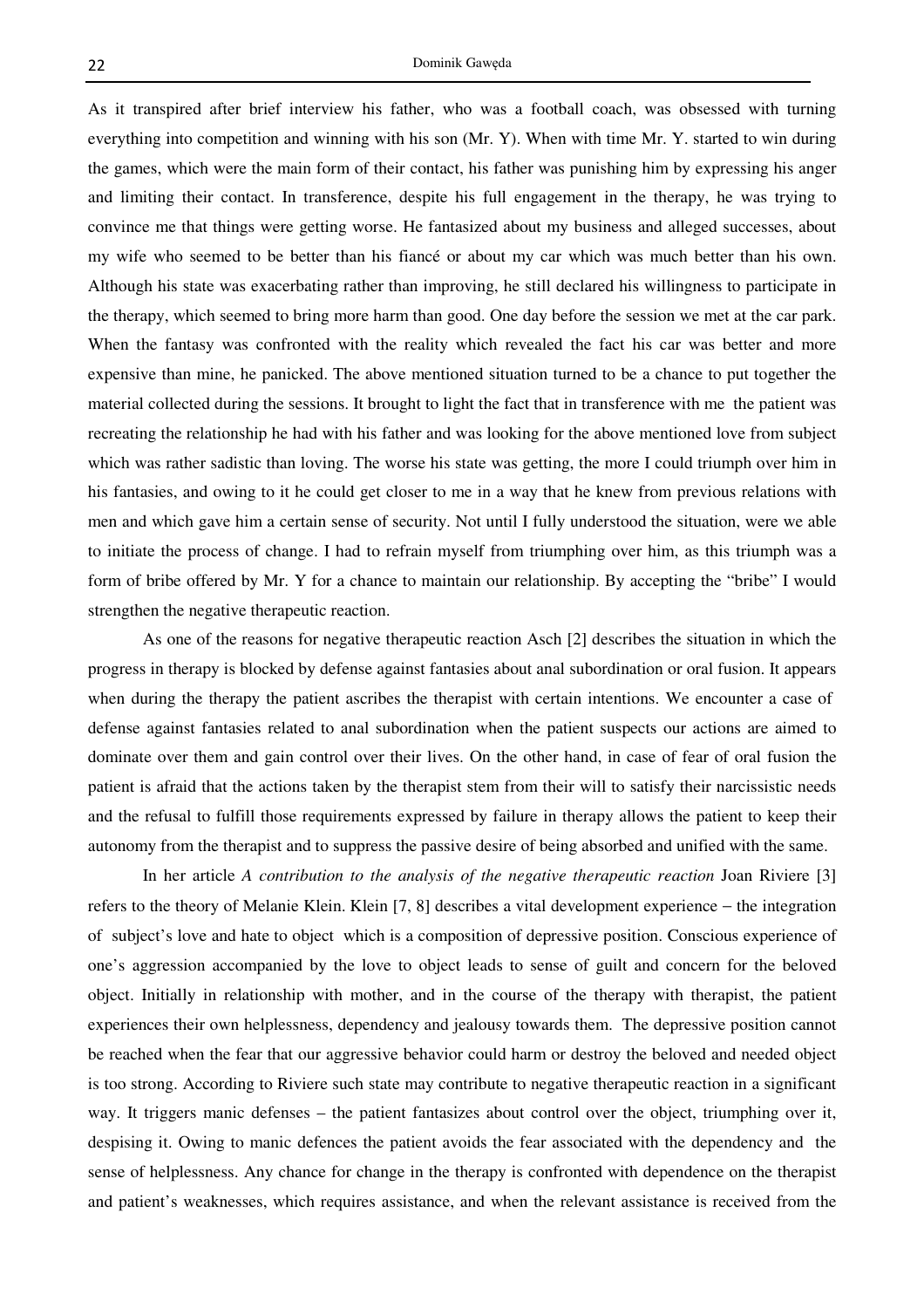therapist − with gratitude. Some patients perceive the change as a loss of control and for that reason they often try to keep the existing status quo by bearing the bad mood and thus harming themselves. The consequence of loving the object, inspiring the aggressive impulses, is sorrow, and the result of sorrow is the feeling of guilt. The love to an object in those patients arises such a great sense of guilt that they are not able to bear it. They need to adopt manic defense as they believe that without it their life will change into total chaos and murderous and suicidal impulses will appear. They feel that the therapy bares their minds. Still, even the slightest "grain of hope" makes them continue the treatment even though they do not believe in its success. It is not that those patients' fantasies are more sadistic than those of other people but the problem lies in the fact that they do not believe in remedy or compensation for a grievance done either in real life or in their fantasies. It instigates despair. Despair and lack of faith in rectifying their state forces them to maintain manic defenses. According to Riviere the only hope for those patients is the situation in which they manage to love the object despite the existing sense of guilt.

Z. came to my office accompanied by his mum. He was16 and had some recurring problems at school. He was expelled from few schools due to his absences and aggressive comments made towards the teachers. The comments were to mark his independence as well as to express his disagreement with teachers' and mother's intention, projected in his mind, "to curb him and prevent him from expressing his own opinion." When we first met he immediately assumed that I had exactly the same objective. He was assigned a probation officer because of his absenteeism in school. His mum wanted him to have individual teaching at home. Only if Z. joined the therapy would his psychiatrist provide him with relevant certificate to arrange it. I did not make any conditions to the therapy. I only set the time of our meetings and the number of proposed sessions (10) which he could but did not have to attend. We agreed that after the planned cycle the three of us (patient, his mum and I) would meet again. He missed the two first sessions but decided to attend the third one. I informed him I had some paper work to do, but at the same time expressed my willingness to start the conversation once he was ready for it. He said nothing so to his surprise I continued with my work. At next session, his fear of losing control and being dominated by me was much smaller. Once the fear faded out also his defense against it expressed by his arrogant attitude got weaker. He seemed to be much more fragile than during the initial consultation. During the following sessions he talked (without going into details) about the closeness between him and his mother until he was 13. I realized that after the divorce his mother used this closeness to harness her own emotions, and the fear of being dominated or even fully united with his mother, forced him to intensify the defenses (against loss of identity, fantasies about incest, and the sense of guilt for his aggressive impulses). The intensified defenses were perceived by surrounding people as behavioral disorders. We were getting surprisingly well until our tenth session. When the three of us met to discuss the progress of his therapy his mother seemed to be very satisfied. During the conversation she advised that "thanks to the meetings they again got closer to each other after a long break." After the session he refused to continue the therapy. His mother phoned me to communicate the message.

I believe that the reason why Z. quit the therapy was the fear of losing his identity or of being absorbed by symbiotic relationship which would make him disappear. As long as he continued to be arrogant, he believed he controlled his life and avoided facing his weaknesses and dependence. This type of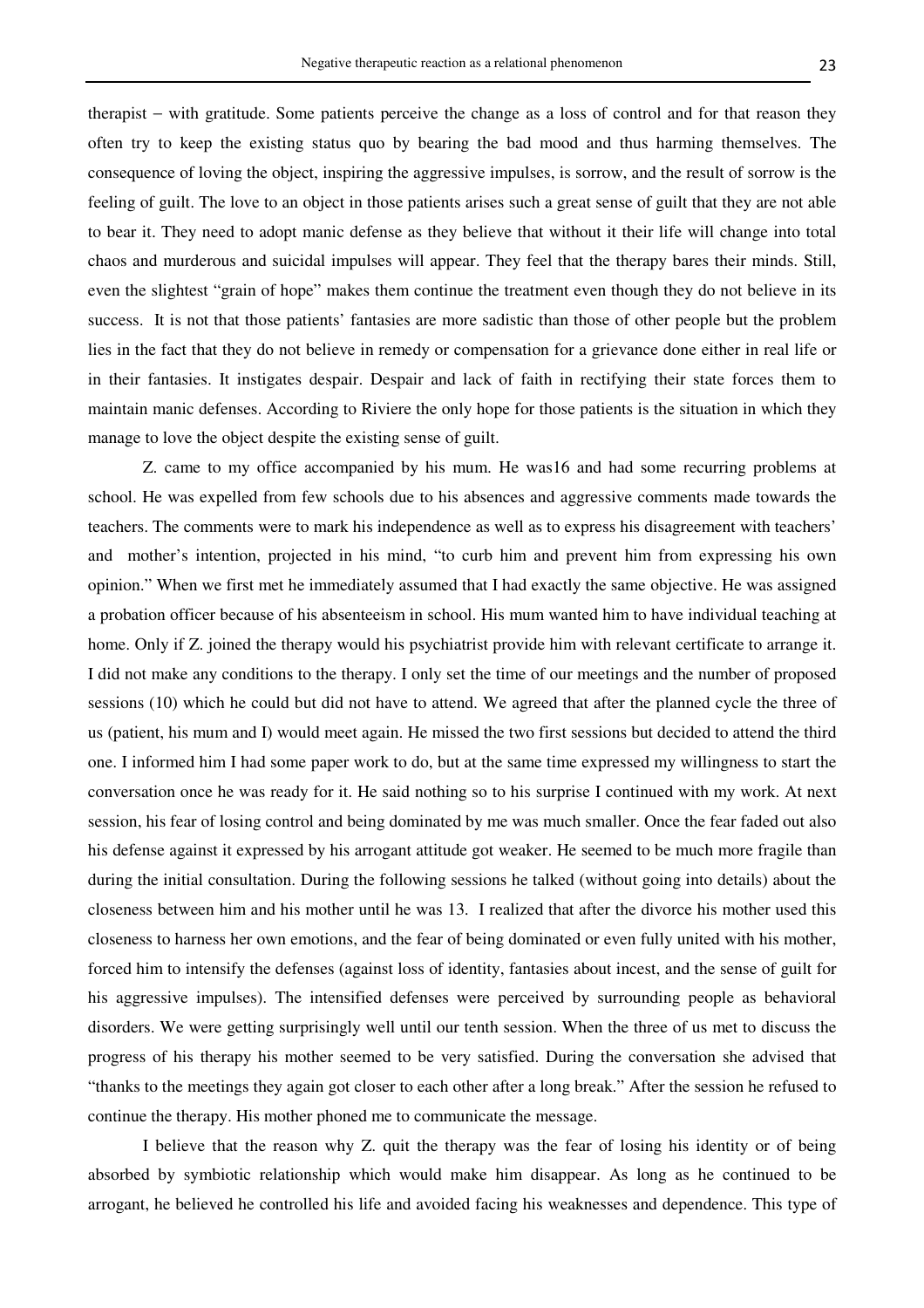manic defense averted the devastating sense of guilt for wrongs done to the beloved (and hated at the same time) objects, which he truly depended on. Although from the very beginning I suspected that Z. himself had to regulate the level of closeness in relationship to conquer his fear of disappearing (his dependence upon me and his own fragility), the therapy unfortunately turned to be a missed chance to analyze his fears.

Apart from the above mentioned patients' types, there is one more group which poses a challenge of creating negative therapeutic reaction in the relationship with the therapist. These are the patients who, by identifying themselves with parent presenting masochist attitude, apply masochist role model themselves. Even more importantly, those patients show the therapist how strong they are and how much they can stand which creates a temptation to enter into sadomasochist relationship and tease each other in that correlation, if the real situation is not diagnosed on time. I encountered this type when I started to work with Mrs. Q. She was a talented 30-years old woman. Her mother provided for the family, as her father was unemployed and wasted vast majority of their budget on alcohol and parties with his friends. A strong believer as she was, her mother claimed that her marriage was a trial sent from God. The more her husband spent, the more she got engaged in her work and limited her expenses to make the ends meet. She also expected Mrs. Q. to resign from many things. As a result from the early childhood Mrs. Q. found it difficult to interact with her peers. She helped her mother at home after school while her friends were playing outside; she never went on a school trip. When her mother died, she supported her father, who spent most of his time drinking (wasting the money provided by Mrs. Q.) until he died. It was six months before she joined the therapy. She came to me to fight the fear of falling asleep. She had recurrent nightmares. She dreamt about a bug eating her bowels. The psychiatrist she visited gave her some medicine which made her feel "more lively and carefree." But the feeling scared her so much that she stopped taking drugs. I quickly noticed that Mrs. Q. was not looking forward to change in the therapy. With the exception of the initial consultation she never mentioned the symptom that pushed her to join the therapy. It became apparent that by attending the sessions Mrs. Q. was trying to get back to the state of her life disrupted by her father's death. She was providing for another men in her life and did not expect or wish to change it. Week by week, she was trying to prove me how strong she was, how much she was able to sacrifice to pay me for the therapy which she did not expect to bring any positive result. Before I realized it for few months I had a sense of guilt (that I cannot help her) mixed with irritation (that Mrs. Q. does not want to accept my help).

### **Implications for the therapy**

It is worth asking what the meaning of patient's suffering in our relationship is. Why do patients wish to suffer, and why we, as therapists – if we feel the need – try to do our best to dissuade patient from it. In case of negative therapeutic reaction the patients do not gain pleasure from suffering as they do in sexual masochism. To be even more precise the key question in negative therapeutic reaction is "Why do those people have to suffer?" or even bluntly speaking "why do those people need to destroy their lives?". I used the word "need" for purpose as the choice only appears once we have a full insight into reasons causing the state. If the aforementioned questions remain unanswered the therapy will inspire a lot of frustration for both sides. As a result in therapies with patients, whose psychological construction forces the therapist to establish negative therapeutic reaction, the analyst paradoxically have to accept the fact that the patients' state, at least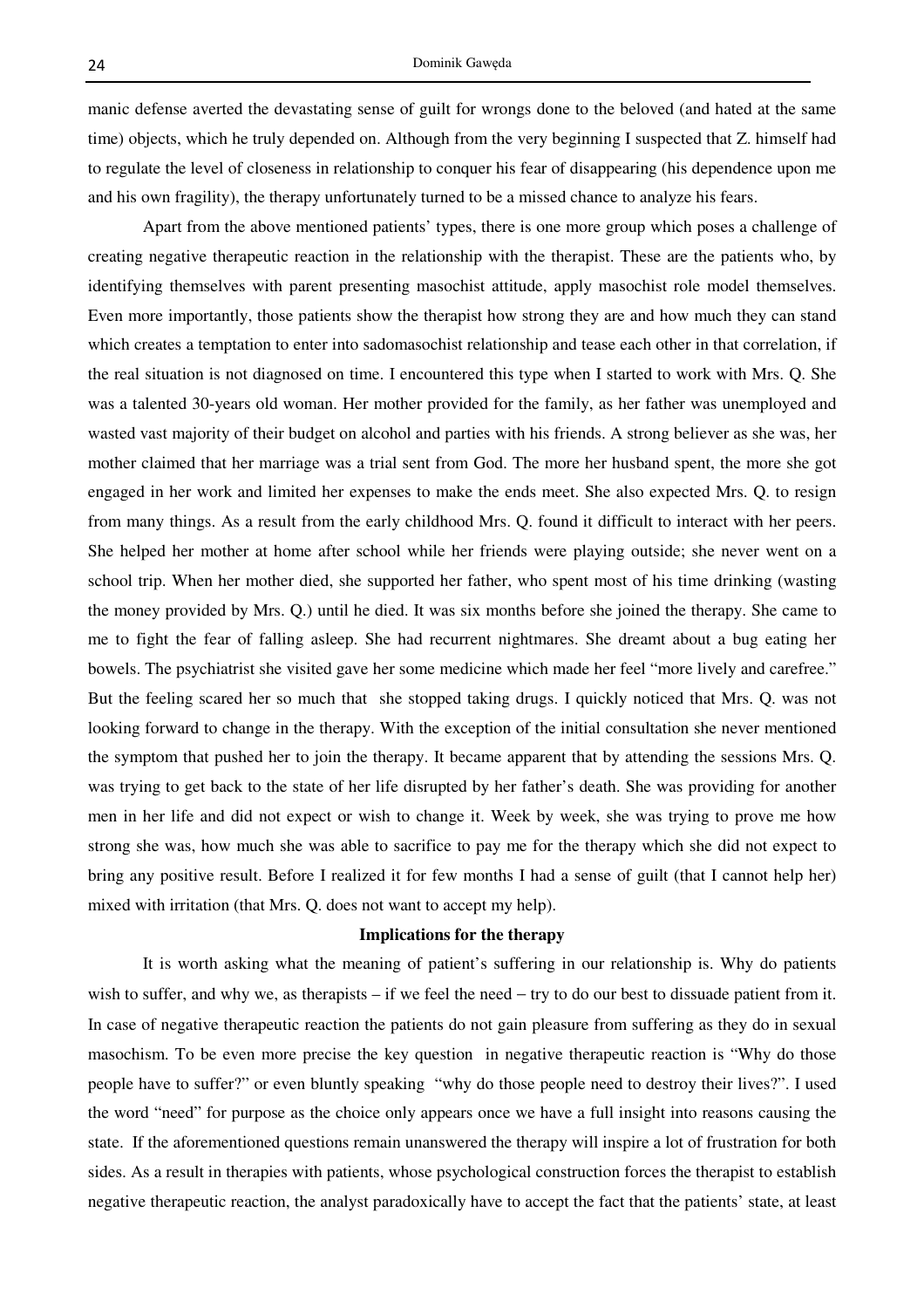in early stages of the therapy, will deteriorate. Patient's bad mood is a sort of message that needs to be clearly heard. It is only possible if we take our patients as they are without excessive need to satisfy own ambition of therapeutic success (understood as a quick progress and improvement in patient's state during the therapy). What is good while dealing with vast majority of patients – eagerness to make them feel better in short time – when working with this group, needs to be changed into thorough investigation of reasons why the patient needs to suffer. The reason behind it is not to triumph over them or accuse them of masochist inclinations, but to help them understand the unconscious sense of their suffering and to encourage them to think about it. When during the therapy we succeed in answering the above questions, there is a chance for change in the therapy or agreement to make a choice, even if the choice itself is suffering in the name of something more important to sufferer. Sometimes it happens that one suffering protects us against the other. By reconstructing some important aspects from her relationship with father, Mrs. Q. could move away the great sorrow she felt after his death. As long as I symbolized him she did not feel as on orphan.

Without full comprehension of the existing status quo, the change in the therapy will never be possible, which can be easily illustrated by the 16-year old patient introduced above. It was too late when I realized that his mother's joy from progress will shatter hopes of success in the therapy and lead to its premature end. The excessive urge for therapist's success may make the patients feel used and ignored. The lack of proper understanding of the phenomenon of negative therapeutic reaction poses high risk of emotional helplessness, sadness, anger and discouragement in therapist when dealing with patients experiencing this response. This in consequence may result in dismissing the patient and classifying them as "non-analyzable" or create a temptation to provoke them to quit the therapy. Luckily this patient-therapist relationship can be properly understood. Unfortunately, before coming to my office majority of described patients attempted to change their fate by joining various therapies which proved to be unsuccessful. The relevant insight is required for both the patient and the therapist in order to deal with suffering but bearing it seems to be patients domain.

The therapy may be long and complex process. Its length is highly influenced by the time the therapist needs to clearly understand messages send by the patient and establishing his own goals in the therapy or proper attitude towards patient's persistent suffering.

#### **References**

- 1. Freud S. "Ja" i "to". In: Freud S. Psychologia nieświadomości, Warsaw: KR Publishing House; 2007.
- 2. Asch SS. Varieties of negative therapeutic reaction and problems of technique. J. Am. Psychoanal. Assoc. 1976; 24: 383–407.
- 3. Riviere J. A contribution to the analysis the negative therapeutic reaction. Int. J. Psychoanal*.* 1936; 17: 304–320.
- 4. Moore BE, Fine DF. Słownik psychoanalizy. Warsaw: Jacek Santorski & CO; 1996.
- 5. Freud S. Ekonomiczny problem masochizmu In: Freud S. Psychologia nieświadomości. Warsaw: KR Publishing House; 2007.
- 6. Freud S. Niektóre typy charakteru spotykane w pracy psychoanalitycznej. In: Kets de Vries MFR, Perzow S, ed. Podręcznik psychoanalitycznych studiów charakterologicznych. Warsaw: Jacek Santorski & Co Publishing House; 1995.